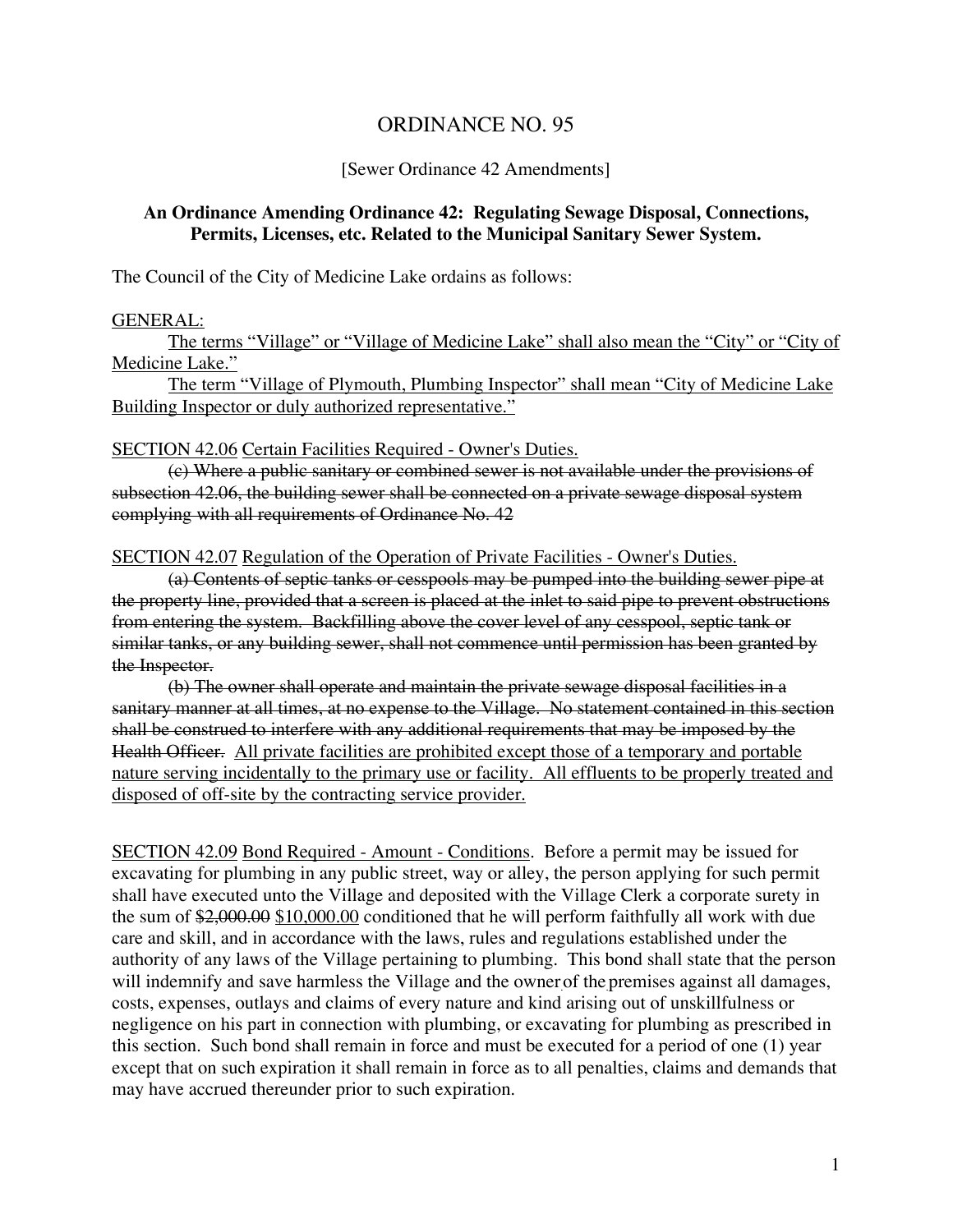SECTION 42.10 Insurance Required - Amount - Filing. In addition to the corporate surety required in subsection 42.09 above, the person applying for such permit shall have deposited with the Village Clerk insurance policies insuring the Village of Medicine Lake and all persons who may be concerned against property damage in the sum of at least \$25,000.00 \$250,000.00 and shall also deposit with said Village Clerk a policy of public liability insurance with a coverage of not less than \$100,000.00 \$1,000,000.00 for each person and \$300,000.00 \$2,000,000.00 for each accident.

## SECTION 42.13 Fees & Surcharges.

 (a) A permit and inspection fee of Ten Dollars (\$10) Fifty Dollars (\$50) for a residential building sewer permit and <del>Twenty Dollars (\$20)</del> Fifty Dollars (\$50) for a commercial and industrial building sewer permit shall be paid to the Plymouth Village Medicine Lake City Clerk at the time the application is filed. Additional inspections for a residential building sewer shall require the payment of a Seven Dollar and Fifty Cent (\$7.50) fee, and such additional inspections for commercial and industrial building sewers shall require an additional Ten Dollars (\$10) fee.

(b) A surcharge of one hundred (\$100.00) dollars per month is hereby imposed and shall be mailed on or after July 10, 2006 to property owners who are not in compliance with this Ordinance or who have refused to allow their property to be inspected to determine if there is compliance. The surcharge shall be added every month until the property is in compliance. In the event a violation of this Ordinance is discovered upon inspection of new construction, the surcharge shall be paid to the City of Medicine Lake prior to the issuance of an Occupancy Permit. All properties found during periodic re-inspections to have violated this ordinance will be subject to the \$100.00 per month penalty for all months between the two most recent inspections. The imposition of such surcharge shall in no way limit the right of the City of Medicine Lake to seek an injunction in District Court ordering the property owner to disconnect the non-conforming connection to the sanitary sewer system or from pursuing any other legal remedies available.

## SECTION 42.21 Certain Uses of Sewers Prohibited.

(a) No person shall discharge or cause to be discharged any storm water, surface water, ground water, roof runoff, sub-surface drainage, cooling water or unpolluted industrial process waters to any sanitary sewer.

(1) No building shall hereafter be constructed nor shall any existing buildings be hereafter altered in such a manner that any other source of discharge or drainage other than sanitary sewer shall connect with the sanitary sewer system inside or outside the building.

(2) Any person, firm or corporation having a roof, sump pump, swimming pool discharge, cistern overflow pipe or surface drain now connected and/or discharging into the sanitary sewer system shall disconnect and/or remove same prior to May 1, 2006. Any disconnects or openings in the sanitary sewer shall be closed or repaired in an effective, workmanlike manner.

(3) Effective May 10, 2006, all new residential construction having a sump pump basket shall have the sump pump installed in the sump pump basket with permanent fittings and discharged to the outside of the foundation wall as described below. Such work shall be completed prior to the final building inspection and issuance of a Certificate of Occupancy.